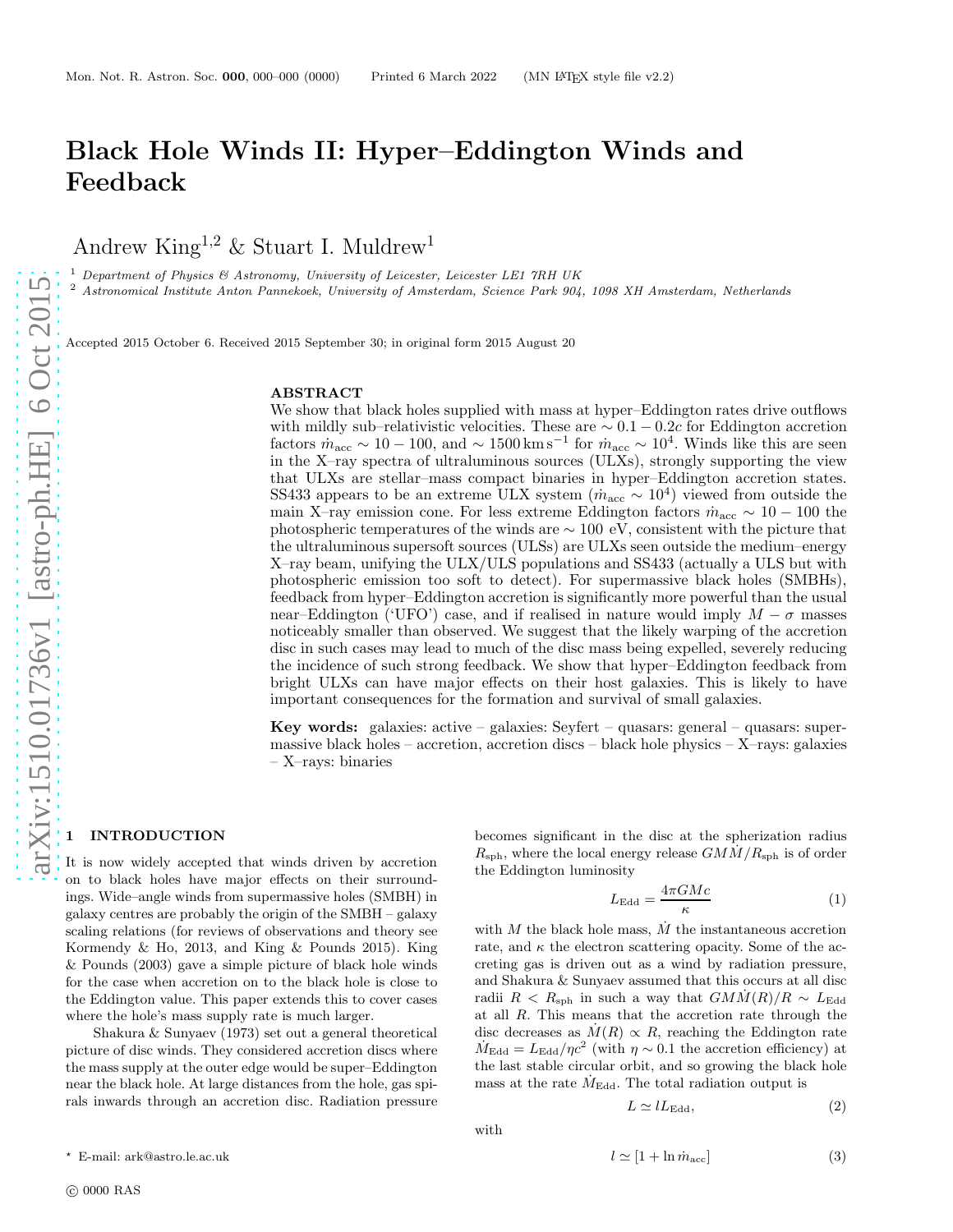and  $\dot{m}_{\text{acc}} = \dot{M} / \dot{M}_{\text{Edd}}$  is the Eddington accretion ratio between mass supply and  $M_{\text{Edd}}$  (the logarithmic factor is sometimes taken as  $\ln(1 + \dot{m}_{\text{acc}})$ . Numerical simulations (Ohsuga, 2009; Sadowski et al., 2014; Jiang et al., 2014) qualitatively confirm much of this simple picture, but generally find that the central accretion rate can be somewhat higher than  $M_{\rm Edd}$ .

The resulting configuration is a quasispherical wind removing the excess mass from the disc, with a near–vacuum along the rotation axis because of the combined effect of centrifugal repulsion and radiation pressure (see Fig. 1). Much of the radiation escapes preferentially through these evacuated funnels, but a component of luminosity  $\sim L_{\text{Edd}}$  is radiated almost isotropically from the near–spherical photosphere of the wind.

Wind feedback of this type is inherently more effective than that from jets (see Fabian, 2012, for a review), which require some means of spreading their effects more widely (e.g. changes of direction) to influence galaxies as strongly.

The SMBH winds thought to power feedback in galaxies are now known as UFOs ('ultrafast outflows'; cf Tombesi et al. 2010a,b: see King & Pounds 2015 for an overview). They are characterised by terminal velocities  $v \sim 0.1c$ , and mass rates  $M_w$  implying a thrust scalar close to the Eddington value, i.e.

<span id="page-1-0"></span>
$$
\dot{P}_w = \dot{M}_w v \simeq \frac{L_{\rm Edd}}{c}.
$$
\n(4)

King & Pounds (2003) pointed out that for a black hole fed at a rate with Eddington accretion ratio  $\dot{m} \sim 1$ , the low optical depth  $\tau \simeq 1$  of the radiation–pressure–driven wind would allow most of the photons produced by accretion to escape the wind after about one scattering. The front– back symmetry of electron scattering then implies that on average each photon gives up all its momentum to the wind. This gives the relation [\(4\)](#page-1-0), which characterises this single– scattering limit as producing a wind whose momentum is very close to that of the driving radiation field.

The basic relation [\(4\)](#page-1-0) implies

<span id="page-1-1"></span>
$$
v = \frac{\eta c}{\dot{m}_{\rm w}} \simeq 0.1c,\tag{5}
$$

as observed. It follows that the mechanical luminosity  $L_w$  of the black hole wind in the single–scattering limit is

<span id="page-1-2"></span>
$$
L_w = \frac{1}{2} \dot{M}_{\rm w} v^2 = \frac{\eta^2 c^2 \dot{M}_{\rm Edd}}{2 \dot{m}_{\rm w}} \simeq \frac{\eta}{2} L_{\rm Edd} \simeq 0.05 L_{\rm Edd}, \quad (6)
$$

highlighting the relatively weak coupling of photons and matter when  $\dot{m}_{\text{acc}} \sim \dot{M}_{\text{w}} \sim 1$ , and so  $\tau \sim 1$ . Numerical simulations of mildly super–Eddington winds (e.g. Ohsuga & Mineshige, 2011 – their Models A and B) agree very well with these predictions.

This simple picture is remarkably successful in describing SMBH feedback. Equations [\(4,](#page-1-0) [5\)](#page-1-1) are in explicit agreement with observations of UFOs, while galaxy–scale molecular ouflows driven by the central AGN have mechanical luminosities close to [\(6\)](#page-1-2) (Cicone et al., 2014). There is even the direct example of a UFO observed in the centre of an AGN–driven molecular outflow with precisely the expected relations [\(4,](#page-1-0) [5,](#page-1-1) [6\)](#page-1-2) (Tombesi et al., 2015). Theoretically, this UFO picture is a reasonable description of most sustained SMBH accretion in galaxies because the long–term accretion rates are rarely super–Eddington. Even the most extreme estimate of gas accretion in a galaxy bulge with velocity dispersion  $\sigma$  and gas fraction  $f_g$ , i.e. the dynamical rate  $\dot{M}_{\text{dyn}} = f_g \sigma^3 / G$ , is not very super-Eddington  $(m_{\text{acc}} \lesssim 60)$ for an SMBH mass close to the  $M - \sigma$  relation (King, 2007; King & Pounds 2015).

But at other mass scales there are many systems where the mass supply must be strongly super–Eddington, and the single–scattering UFO limit cannot hold. For example, a predominantly radiative star filling its Roche lobe in a binary system transfers much of its mass  $(M_2)$  on its thermal timescale to the companion (mass  $M_1$ ) if  $M_2 \gtrsim M_1$ . Phases like this occur often in binary evolution. They are unavoidable for example once the donor star in a high–mass X–ray binary fills its Roche lobe, and can give Eddington ratios as high as  $\dot{m}_{\text{acc}} \gtrsim 10^4$ . This probably holds in the precessing– jet binary system SS433 (King, Taam & Begelman, 2000). It appears very likely that hyper–Eddington mass rates are the essential property characterising ultraluminous X–ray sources  $(ULXs)^{1}$  $(ULXs)^{1}$  $(ULXs)^{1}$ . Evidently we cannot expect the UFO approximation  $\tau \sim 1$  to hold for such high–density accretion flows, so this paper investigates the case  $\tau \gg 1$ .

# 2 HYPER–EDDINGTON BLACK HOLE WINDS

For black hole accretion in the case  $\dot{m}_{\text{acc}} \gg 1$  we abandon the single–scattering relation [\(4\)](#page-1-0) and instead assume (and justify below) that the resulting wind is so optically thick that the photon field couples very strongly with it, and gives the wind a mechanical luminosity  $L'_w$  comparable with that of the radiation field, i.e.  $L'_w \simeq l L_{\text{Edd}}$ . For hyper-Eddington accretion this relation replaces the equation  $\dot{P}_w \simeq L_{\text{Edd}}/c$ defining the single–scattering case. Numerical simulations by Hashizume et al. (2015) produce just this kind of result: matter is blown away in almost all directions outside the equatorial plane, with mechanical luminosity comparable to the photon luminosity.

We will see below that the wind is launched at disc radii several times the gravitational radius  $R_g = GM/c^2$ . At these larger radii the accretion luminosity available to drive the wind is  $\sim l' L_{\text{Edd}}$  with  $l' \lesssim l$ , somewhat less than the full luminosity  $lL_{\text{Edd}}$  (cf equation [\(3\)](#page-0-0)), as some of the photons from the inner regions  $R \sim R_g$  find the open funnels around the rotation axis and escape that way, rather than contributing to wind driving. Accordingly we take the defining relation for hyper–Eddington winds as

<span id="page-1-5"></span>
$$
L'_{w} = \frac{1}{2} \dot{M}_{w} v'^2 \simeq l' L_{\text{Edd}} = \frac{2l'}{\eta} L_{w},\tag{7}
$$

rather than [\(4\)](#page-1-0), which defines the single–scattering case. Then hyper–Eddington winds have the velocity

<span id="page-1-4"></span>
$$
v' \simeq \left(\frac{2l'\eta}{\dot{m}_w}\right)^{1/2}c.\tag{8}
$$

<span id="page-1-3"></span><sup>1</sup> These rates would also be super–Eddington for neutron stars or white dwarfs, so the recent discovery of regular X–ray pulsing from a ULX (Bachetti et al., 2014), indicating a neutron–star accretor, is in line with theoretical expectations (Fabbiano et al., 2003; King, 2009). For brevity, we nevertheless refer to the accretor as a 'black hole' throughout.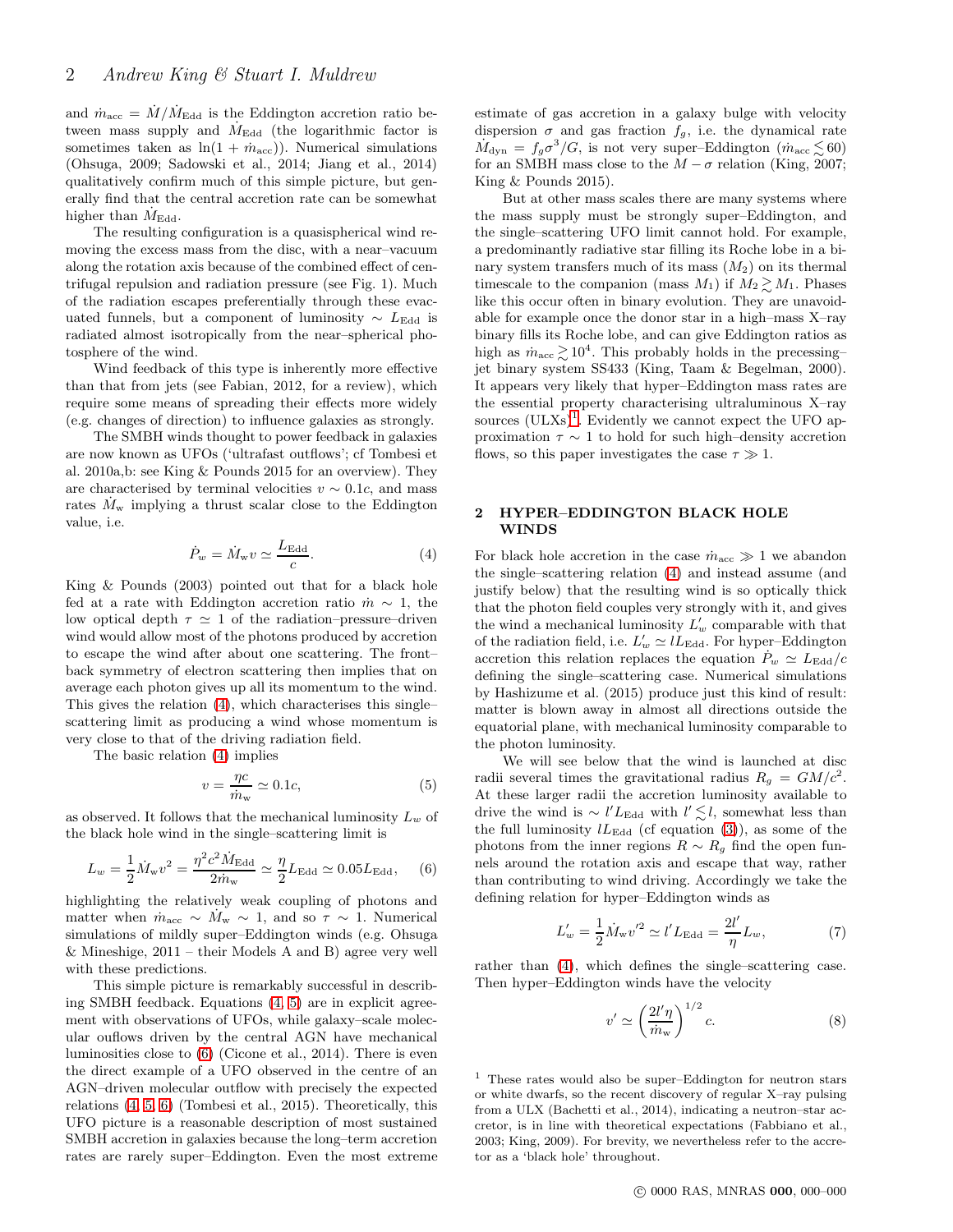$\eta = 0.1$  $\cdots \eta = 0.4$ 



Figure 1. Schematic picture of the central region of a super-Eddington source. The plane of the central part of the accretion disc is assumed to have aligned in the spin plane of the black hole via the Lense–Thirring effect (cf King et al., 2005). The excess accretion is expelled in a quasispherical wind, with evacuated emission cones around the rotational axis. Much  $\frac{\text{PGFing}}{\text{OFT}}$  replacements tion luminosity  $lL_{\rm Edd}$  escapes through these cones (photon tracks shown in black), while a significant component  $l'L_{\text{Edd}} \gtrsim L_{\text{Edd}}$  is radiated from the wind photosphere. The green arrows indicate the directions of jets, if present. An observer viewing the source from within one of the emission cones would assign it an apparent luminosity  $\gg$  lL<sub>Edd</sub> if it is assumed to radiate isotropically, and so identify it as an ultraluminous X–ray source (ULX). Strongly blueshifted X–ray absorption lines are also visible in these directions. Observers viewing from outside these cones would identify the wind photospheric emission as an ultraluminous supersoft source (ULS). SS433 is viewed in this direction, but its extreme Eddington factor  $\dot{m}_{\text{acc}} \sim 10^4$  makes its photospheric emission too soft to be detected.

Fig. 2 shows  $v'/c$  as a function of  $\dot{m}_{w}$ .

We note that for Eddington factors  $10 < \dot{m}_{\rm w} < 100$  we get  $v \sim 0.1 - 0.2c$ , similar to UFOs, despite the very different physical regime. Observations of ULX absorption lines reveal winds with velocities of order  $0.1c - 0.2c$  (Middleton et al., 2014) in agreement with equation [\(8\)](#page-1-4) for  $\dot{m}_{\rm w} \sim 10 - 100$ . In SS433 the much larger Eddington factor  $\dot{m}_{\rm w} \sim 10^4$  implies a quasispherical wind speed close to the observed velocity width  $\sim 1500 \,\mathrm{km\,s}^{-1}$  of the so-called 'stationary' H-alpha line. Recent numerical simulations (Jiao et al., 2015) also find winds with velocities  $\sim 0.1 - 0.2c$  except very close to the rotational axis, where the velocity is higher, as expected.

To check self–consistency we estimate the optical depth of a wind with velocity [\(8\)](#page-1-4). A quasispherical wind with mass rate  $\dot{M}_{\rm w}$  and velocity  $v'$  has density

<span id="page-2-0"></span>
$$
\rho(R) = \frac{\dot{M}_{\rm w}}{4\pi R^2 v'}\tag{9}
$$

and so optical depth

<span id="page-2-1"></span>
$$
\tau(R_0) = \int_{R_0}^{\infty} \frac{\dot{M}_{\rm w}\kappa}{4\pi R^2 v'} dR = \frac{\dot{M}_{\rm w}\kappa}{4\pi v' R_0} \tag{10}
$$

at any given radius  $R_0$ . The wind must be launched from radii where the local escape velocity is of order  $v'$ , i.e. from  $R_{\text{wind}} \sim 2GM/v'^2$ , so the optical depth through it is

$$
\tau_{\text{wind}} \sim \frac{\dot{M}_{\text{w}} \kappa v'}{8\pi GM} = \frac{\dot{M}_{\text{w}} \kappa}{8\pi GM} \left(\frac{2l'\eta}{\dot{m}_{\text{w}}}\right)^{1/2} c,\tag{11}
$$

where we have used  $(8)$  at the last step. Now using  $(1, 2, 8)$  $(1, 2, 8)$  $(1, 2, 8)$ 



**0.4**

 $v'/c$ 

**0.6**

**0.8**

$$
\tau_{\text{wind}} \sim \left(\frac{l' \dot{m}_{\text{w}}}{2\eta}\right)^{1/2} = \frac{l'c}{v'}\tag{12}
$$

which gives  $\tau_{\text{wind}} \sim 10$  for  $\dot{m}_{\text{w}} \sim 10 - 100$ , and  $\tau \gg 1$ for larger  $\dot{m}$ . This justifies the assumption that matter and radiation are well–coupled if  $\dot{m}_{\rm acc} \sim \dot{m}_{\rm w} \gg 1$ , expressed as equation  $(7)$ .

An important feature of these hyper–Eddington winds is their much greater momentum rate  $\dot{P}'_w$  compared with UFOs:

$$
\dot{P}'_w = \dot{M}_w v' = \frac{2L'_w}{v'} = \frac{2l'c}{v'} \frac{L_{\text{Edd}}}{c} = \frac{2l'c}{v'} \dot{P}_w \qquad (13)
$$

 $(cf equation (4)).$  $(cf equation (4)).$  $(cf equation (4)).$ 

# 3 OBSERVATIONAL APPEARANCE OF HYPER–EDDINGTON SOURCES

We expect a hyper–Eddington system to radiate most of its accretion luminosity  $lL_{\text{Edd}}$  from the evacuated funnels which form a narrow double cone around the rotational axis (see Fig. 1). The resulting collimation (cf King, 2009) makes the source appear as a ULX, with apparent luminosity  $\gg$  $lL_{\text{Edd}}$  for an observer viewing the system in this direction but assuming that its flux is isotropic.

The source must also radiate a luminosity  $\sim L_{\rm Edd}$ from the quasispherical wind photosphere. The optical depth defining this photosphere is determined by the effective absorption coefficient  $\mu_{\text{eff}} = (\mu_{\text{es}}\mu_{\text{ff}})^{1/2}$ , where

$$
\mu_{\rm es} = 6.7 \times 10^{-25} N \,\rm cm^{-1} \tag{14}
$$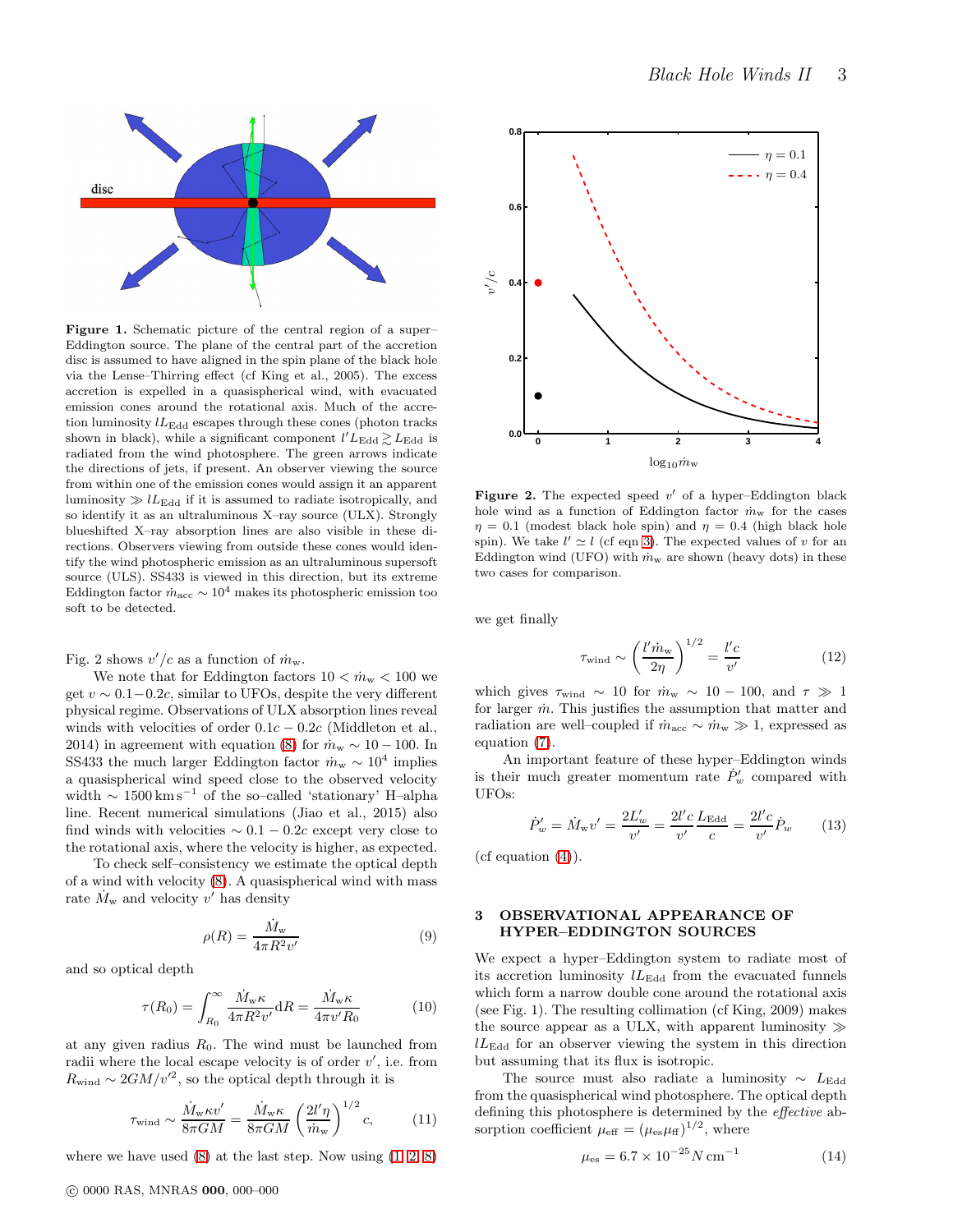and

$$
\mu_{\rm ff} \simeq 5 \times 10^8 \nu^{-3} N^2 T^{-1/2} \,\rm cm^{-1} \tag{15}
$$

are the opacity coefficients for electron scattering and free– free absorption respectively (e.g. Shakura & Sunyaev 1973), where  $N \simeq \rho/m_p$  is the number density of the wind, with  $m<sub>n</sub>$  the proton mass,  $\nu$  is the radiation frequency and T the wind temperature.

In practice the steep dependences  $R_0 \propto T_0^{-2}$ ,  $N_0 \propto$  $R_0^{-2} \propto T_0^{-4}$  of the photospheric radius  $R_0$ , number density  $N_0$  and temperature  $T_0$  (cf eqn [9\)](#page-2-0) mean that it is always close to the pseudophotospheric radius  $R_{\rm ph}$  for electron scattering, defined simply by setting  $\tau(R_{\rm ph}) = 1$  in [\(10\)](#page-2-1), since  $\mu_{\text{eff}} \simeq \mu_{\text{es}}$  there, as we demonstrate here.

Defining  $R_{\rm ph}$  as above, and using [\(7\)](#page-1-5), i.e.

$$
R_{\rm ph} = \frac{\dot{M}_{\rm out}\kappa}{4\pi v'} = \frac{\kappa l' L_{\rm Edd}}{2\pi v'^3} = \frac{2l' GMc}{v'^3} = 2l' \left(\frac{c}{v'}\right)^3 R_g \quad (16)
$$

we find

<span id="page-3-0"></span>
$$
R_{\rm ph} \simeq 1 \times 10^4 l'^{-1/2} \dot{m}_{w_{10}}^{3/2} \eta_{10}^{-3/2} M_{10} \,\mathrm{km} \tag{17}
$$

where  $\dot{m}_{w_{10}} = \dot{m}_w/10, \eta_{0.1} = \eta/0.1$  and  $M_{10} = M/10 M_{\odot}$ . The effective temperature of this pseudophotosphere is given by

$$
T_{\rm eff}^4 \simeq \frac{L_{\rm Edd}}{4\pi\sigma R_{\rm ph}^2},\tag{18}
$$

with  $\sigma$  the Stefan–Boltzmann constant, which gives

<span id="page-3-2"></span>
$$
T_{\text{eff}} = 1 \times 10^6 l'^{1/4} \dot{m}_{w_{10}}^{-3/4} \eta_{0.1}^{3/4} M_{10}^{-1/4} \text{K}
$$
 (19)

or

<span id="page-3-1"></span>
$$
kT_{\text{eff}} = 100l'^{1/4}\dot{m}_{w_{10}}^{-3/4}\eta_{0.1}^{3/4}M_{10}^{-1/4} \text{ eV}.
$$
 (20)

Now we can evaluate  $\mu_{es}$ ,  $\mu_{ff}$  at this point, substituting  $T = T_{\text{eff}} \simeq 10^6 \,\text{K}, N = N_0 \simeq 10^{24} R_{\text{ph}} \simeq 10^{18} \,\text{cm}^{-3}$  and  $\nu \simeq kT_{\text{eff}}/h \simeq 10^{16}$  Hz to find

$$
\mu_{\text{eff}} \simeq 0.84 \mu_{\text{es}} \tag{21}
$$

This shows that in practice the wind photosphere is alway close to the scattering pseudophotosphere, so to a good approximation we can take eqns [\(17,](#page-3-0) [20\)](#page-3-1) as defining the effective photosphere of the wind. This immediately tells us that stellar–mass hyper–Eddington sources have precisely the defining properties of the ultraluminous supersoft sources (ULSs): soft thermal spectra with photospheric radii  $\sim 10^4$  km and effective temperatures  $\sim 100\text{ eV}$  (Kong & di Stefano, 2003; see Urquhart & Soria, 2015 for a recent summary). Evidently ULSs are hyper–accreting stellar–mass black holes or neutron stars, just as ULXs appear to be. The only distinction between ULXs and ULSs is the viewing angle of the observer. In ULXs we see the system from inside the relatively narrow emission cone of medium–energy X–rays along the accretion disc's rotational axis (see Fig. 1), while in ULSs we are outside this cone and see only the supersoft emission specified by [\(19,](#page-3-2) [20\)](#page-3-1). The lack of medium–energy X–ray emission from ULSs makes it hard to detect their black hole winds, as these cannot produce the blueshifted X–ray absorptions of hydrogen– and helium–like iron which characterize ULX winds (Middleton et al., 2014). If the wind had sufficiently low ionization it might be possible to detect blueshifted lines at lower excitation, but this is unclear.

We note that in SS433  $(m_w \simeq 10^4)$  we have  $kT_{\text{eff}} \sim 10^4$ eV, which is too soft to be detectable given this system's heavy reddening. So this extreme system is observationally neither a ULX nor a ULS, although in terms of viewing angle it is in the latter group. It is picked out only because of the very strong periodic red– and blue–shifts of the H– alpha lines emitted by its precessing jets, which are evidently related to its extreme Eddington factor.

# 4 FEEDBACK

As we remarked at the start of this paper, an important property of black hole winds is their ability to affect their surroundings by injecting energy and momentum into them. The nature of this interaction is fixed by the physics of the shocks where the winds impact the surrounding gas. If these shock are efficiently cooled we have momentum–driven flow, and only ram pressure is communicated to the ambient medium. If instead the shocks do not cool we have energy– driven flow, and all of the wind energy is used to drive an adiabatically expanding bubble into the surroundings.

This duality is the basic reason that SMBH in the centres of galaxies first grow to the  $M - \sigma$  mass, and then expel most of the interstellar gas from the central bulge, limiting their further growth (see King & Pounds 2015 for a review). When M is below the  $M - \sigma$  value the feedback shocks are cooled by the inverse Compton effect, remaining in the momentum–driven regime and affecting the host ISM only gently. But once this mass is reached, Compton cooling becomes inefficient. Feedback is then in the energy–driven regime, expelling the bulge gas on a dynamical timescale and preventing SMBH mass growth beyond  $M - \sigma$ .

In the single–scattering UFO limit appropriate to SMBH accretion there is a fairly coherent picture of how feedback works. We briefly summarize this here, before going on to show how things change for hyper–Eddington winds.

## 4.1 Feedback from Eddington (UFO) Winds

King & Pounds (2015) give a recent summary of this case, which describes SMBH interactions with the host galaxy spheroid (characterised by velocity dispersion  $\sigma$  and gas fraction  $f_g \sim 0.1$ ). The radiation field of the accreting SMBH is far cooler than the UFO wind shocks against the bulge gas. If these are within the cooling radius

$$
R_C \simeq 500 M_8^{1/2} \sigma_{200} \,\text{pc},\tag{22}
$$

where  $M_8 = M/10^8$ M<sub>☉</sub> and  $\sigma_{200} = \sigma/200$  km s<sup>-1</sup>, the radiation field is dense enough that the inverse Compton effect can efficiently cool the shocks and enforce momentum– driven flow. Then feedback is a contest between the momentum flux  $\dot{P}_w = \dot{M}_w v \simeq L_{\text{Edd}}/c$  carried by the UFO wind, and the weight  $4f_g\sigma^4/G$  of the bulge gas. The two balance when the SMBH mass takes the value

<span id="page-3-3"></span>
$$
M = M_{\sigma} = \frac{f_g \kappa}{\pi G^2} \sigma^4 \simeq 3 \times 10^8 \text{M}_{\odot} \sigma_{200}^4. \tag{23}
$$

For  $M < M_{\sigma}$ , UFO feedback tries to sweep up the bulge gas into a shell, but this becomes too heavy and falls back. So for such black hole masses, the SMBH has no effect on the gas potentially feeding its growth.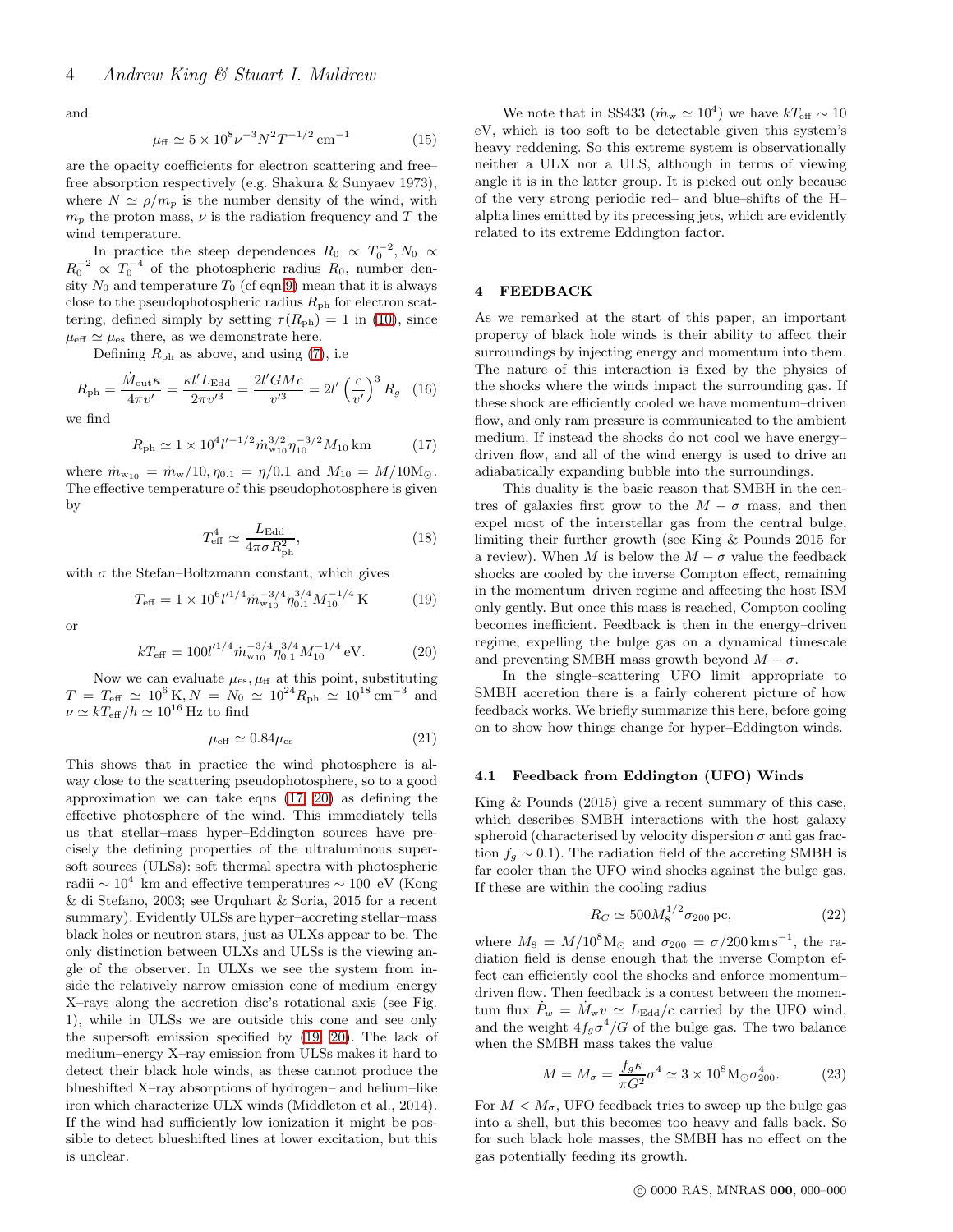

**Figure 3.** Predicted  $M - \sigma$  mass  $M'_{\sigma}$  as function of Eddington ratio  $\dot{m}_{\rm w}$ , relative to the value  $M_{\sigma}$  [eq [23\]](#page-3-3) given by a UFO wind (with  $\dot{m}_{\rm w} \simeq 1$ ).

But once  $M > M_{\sigma}$ , the swept–up gas is pushed away from the SMBH to radii  $\gg R_C$  where the radiation field is too dilute to cool the shocks efficiently. Instead the shocked wind now forms an adiabatically expanding hot bubble, injecting all the wind luminosity  $L_w = (\eta/2) L_{\text{Edd}}$  (from eqn [6\)](#page-1-2) into expansion. This expels all the gas from the galaxy bulge, and so halts SMBH mass growth with only a very slight increase  $\Delta M$  of SMBH mass beyond  $M_{\sigma}$ : the gas binding energy is of order

$$
E_g \sim f_g M_b \sigma^2 \sim 8 \times 10^{57} M_{11} \sigma_{200}^2 \text{ erg}, \tag{24}
$$

where  $M_b = 10^{11} M_{\odot} M_{11}$  is the bulge stellar mass, while the wind energy produced by accreting a mass  $\Delta M$  to the SMBH is of order

$$
E_{\rm acc} \sim \frac{\eta}{2} \eta c^2 \Delta M \sim 10^{60} \frac{\Delta M}{M} M_8 \,\text{erg},\tag{25}
$$

with  $M = 10^8 M_{\odot}M_8$ . So only a very small fractional increase

$$
\frac{\Delta M}{M} \sim 8 \times 10^{-3} \frac{M_{11}}{M_8} \sigma_{200}^2 \tag{26}
$$

of the SMBH mass is needed to remove all the gas.

The dynamics of the expansion (Zubovas & King, 2012) show that the gas is expelled with velocity

<span id="page-4-0"></span>
$$
v_{\text{out}} = \frac{4}{3} \left[ \frac{L_w(M_\sigma) l G}{3 f_g \sigma^2} \right]^{1/3} = 1230 \sigma_{200}^{2/3} l^{1/3} \text{ km s}^{-1}, \quad (27)
$$

(where  $L_w(M_\sigma)$  is  $L_w$  evaluated at BH mass  $M = M_\sigma$ ) and mass rate

<span id="page-4-1"></span>
$$
\dot{M}_{\text{out}} = \frac{2f_g \sigma^2}{G} v_{\text{out}} = 4060 \sigma_{200}^{8/3} M_{\odot} \,\text{yr}^{-1} \tag{28}
$$

Observations of AGN–driven molecular outflows (e.g. Cicone et al., 2014 and references therein, and Tombesi et al., 2015) agree very well with the predictions [\(27,](#page-4-0) [28\)](#page-4-1). Note



Figure 4. Variation of the large–scale (typically molecular) outflow velocity [eq[.33\]](#page-5-0) and mass rate [eq [34\]](#page-5-1) driven by black–hole winds with Eddington factor  $\dot{m}_{\rm w}$ , relative to the values [eq [27\]](#page-4-0), [eq [28\]](#page-4-1) driven by a UFO wind (with  $\dot{m}_w \simeq 1$ ).

that the molecular outflow quantities  $v_{\text{out}}$ ,  $\dot{M}_{\text{out}}$  are quite distinct from the black hole wind velocity  $v$  and outflow rate  $\dot{M}_{\rm w}$ , with  $v \sim 0.1$ c ≫  $v_{\rm out}$  and  $\dot{M}_{\rm w} \ll \dot{M}_{\rm out}$ . The observations of Tombesi et al. (2015) report both of these distinct velocities and mass rates.

#### 4.2 Feedback from hyper–Eddington winds

For the hyper–Eddington case we can repeat the steps of the previous sub-section, substituting  $\dot{P}'_w, L^{\dagger}_w$  for  $\dot{P}_w, L_w$ . We retain the same parametrizations ( $\sigma_{200}$  etc) to make comparison straightforward, but discuss later the consequences for stellar–mass black hole systems in dwarf galaxies. The cooling radius  $R_C$  remains unchanged from the Eddington case, but the greater thrust of a hyper–Eddington wind gives a modified  $M - \sigma$  mass

<span id="page-4-2"></span>
$$
M'_{\sigma} = \frac{v'}{2l'c} M_{\sigma} \simeq 3 \times 10^8 \text{M}_{\odot} \sigma_{200}^4 \left(\frac{\eta}{2l' \dot{m}_{\rm w}}\right)^{1/2} \tag{29}
$$

Figure 3 shows how  $M'_{\sigma}$  varies with  $\dot{m}_{\rm w}$ . Here the Eddington factor potentially has a significant effect, which we consider in the next Section.

The bulge gas binding energy  $E<sub>g</sub>$  is of course the same as in the UFO case, but the wind energy gain from a SMBH mass increase  $\Delta M'$  is now

$$
E_{\rm acc} \sim \eta l' c^2 \Delta M' \sim 2 \times 10^{61} \frac{l' \Delta M'}{M} M_8 \,\text{erg},\qquad(30)
$$

so the fractional SMBH mass increase needed to remove all the gas is

<span id="page-4-3"></span>
$$
\frac{\Delta M'}{M} \sim 4 \times 10^{-4} \frac{M_{11}}{l'M_8} \sigma_{200}^2 \tag{31}
$$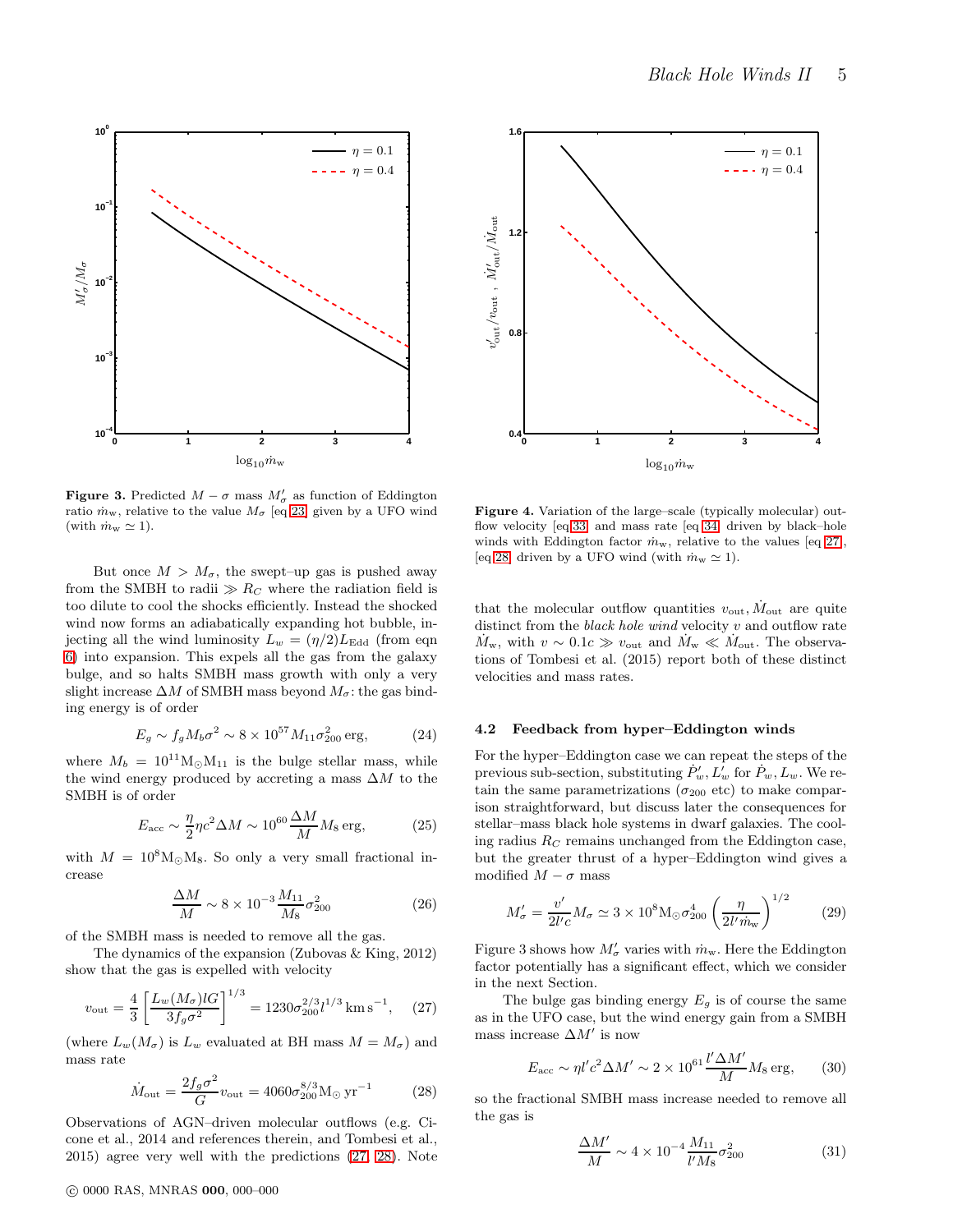For BH masses  $> M'_{\sigma}$ , gas is expelled in an energy-driven flow with the modified velocity

$$
v'_{\text{out}} = \frac{4}{3} \left[ \frac{L'_w (M'_\sigma) l' G}{3 f_g \sigma^2} \right]^{1/3} = \left( \frac{v'}{\eta c} \right)^{1/3} v_{\text{out}} \qquad (32)
$$

so that

<span id="page-5-0"></span>
$$
v'_{\text{out}} = v_{\text{out}} \left(\frac{2l'}{\eta \dot{m}_{\text{w}}}\right)^{1/6},\tag{33}
$$

and the mass rate

<span id="page-5-1"></span>
$$
\dot{M}'_{\text{out}} = \frac{2f_g \sigma^2}{G} v'_{\text{out}} = \dot{M}_{\text{out}} \left(\frac{2l'}{\eta \dot{m}_{\text{w}}}\right)^{1/6}.
$$
 (34)

Thus even for extreme values of  $\dot{m}_{\rm w}$ , the large–scale outflow velocity  $v'_{\text{out}}$  and mass rate  $\dot{M}'_{\text{out}}$  hardly differ from the values for  $\dot{m}_{\rm w} \simeq 1$  (see Figure 4).

#### 5 DISCUSSION

For supermassive black hole accretion, we see from Figs 2, 3 and 4 that the differences between the UFO and hyper– Eddington cases are quite small, with the important exception of the  $M - \sigma$  mass. Strongly super–Eddington accretion would produce a much lower final SMBH mass than observed. The SMBH mass is hard to determine in most galaxies, and harder still if it is small, so it is quite possible that a second  $M - \sigma$  relation like this might exist, parallel to but below the current one (and presumably with large scatter unless something makes all the Eddington factor very similar). However since a low SMBH mass makes  $\dot{m}$ larger for a given mass supply rate, we have to explain why the currently–observed  $M - \sigma$  relation lies where it does, i.e. corresponding to  $\dot{m}_w \simeq 1$  – an initially strongly undermassive SMBH might self–consistently keep  $\dot{m}_{\rm w} \gg 1$  and so lead to small final masses  $M'_{\sigma}$ . This must mean that in many galaxies strongly super–Eddington accretion on to the central SMBH occurs only rarely, or not at all.

A possible answer which we shall explore in a separate paper uses the idea the accretion disc in SMBH accretion is very likely to be warped, since accretion events do not appear to correlate with the SMBH spin direction, as revealed by AGN jet directions. Accretion may well be via a series of randomly–oriented discs of given mass, cf the papers by Sanders (1981) and the 'chaotic accretion' picture of King & Pringle (2006, 2007; see also King & Nixon, 2015). In this case, it seems possible that if central accretion reached super–Eddington rates, the powerful black hole wind could sweep away the warped outer regions of the disc, which contain most of the mass of any event. This would then tend to suppress hyper–Eddington accretion, and so the tendency towards low–mass  $M - \sigma$  masses.

In stellar–mass cases we know from observation that sustained hyper–Eddington accretion can occur, as in SS433, consistent with the fact that the binary companion continuously refills the disc. The interesting question here is under what conditions hyperaccretion makes feedback from stellar–mass binaries significant in a dwarf galaxy, since ULXs in such galaxies are sometimes observed have very strong effects on their hosts (e.g. Pakull & Mirioni, 2003), producing nebulae which occupy a significant fraction of the galaxy. A simple test of this idea is to ask what the value of

 $M'_{\sigma}$  is for a dwarf galaxy (i.e. one with  $\sigma \simeq 10 \,\mathrm{km\,s}^{-1}$ ), as a function of Eddington parameter  $\dot{m}_{\rm w}$ . If  $M'_{\sigma}$  can take stellar values for reasonable  $\dot{m}_{\rm w}$  we would expect a ULX with the right mass and Eddington ratio to create a large nebula. From [\(29\)](#page-4-2) we find

$$
M'_{\sigma} \simeq 1.9 \times 10^3 \text{M}_{\odot} \sigma_{10}^4 \left(\frac{\eta}{2l'm_{\text{w}}}\right)^{1/2} \tag{35}
$$

with  $\sigma_{10} = \sigma/10 \,\mathrm{km\,s}^{-1}$ , and from Fig. 3 we find that Eddington factors  $\dot{m}_{\rm w} \gtrsim 100$  are needed to reduce  $M_{\sigma}'$  to typical stellar–mass values,  $\lesssim 20 M_{\odot}$ , and so  $\dot{M} \gtrsim 2 \times 10^{-7} M_{\odot} \text{ yr}^{-1}$ . This is actually less than the likely mass transfer rate for SS433. The high Eddington factor suggests a bright ULX, but to quantify this we need a model for the collimation factor b. For the model suggested by King (2009) we have  $b = 73 \dot{m}_{\text{acc}}^{-2}$ , and equation (11) of that paper gives an apparent (assumed isotropic) luminosity

$$
L_{\rm sph} \simeq 2.4 \times 10^{42} \,\rm erg \,s^{-1}.\tag{36}
$$

Using equation [\(31\)](#page-4-3) for  $\sigma \sim 10 \,\mathrm{km\,s^{-1}}$  and  $\Delta M' \sim M$  (since the binary exchanges a large fraction of its total mass) we find that a system like this could in principle expel all the gas from a host galaxy with stellar mass almost  $10^{10}$  times greater than the black hole.

It is not straightforward to test this observationally, since the nebula is created over a timescale  $R/v_{\text{out}} \sim$  $7R_{\text{kpc}}\sigma_{10}^{-2/3}$  Myr (where  $R_{\text{kpc}}$  is the nebula radius in kpc), and the ULX luminosity is likely to have varied over this timescale – and in extreme cases disappeared altogether. In addition the ULX may be on an orbit through the galaxy taking it far away from much of the interstellar gas for most of its lifetime. In such cases the ULX would not disturb the gas significantly, and we would expect the nascent central SMBH to grow towards the usual  $M_{\sigma}$  value [\(23\)](#page-3-3), as appears to have happened in the dwarf galaxy RGG 118  $(\sigma \sim 30 \,\mathrm{km\,s}^{-1}$ , Baldassare et al., 2015). But is is clear that our theoretical picture shows that bright ULXs can have noticeable effects on their hosts, in line with observation.

## 6 CONCLUSION

We have shown that black holes supplied with mass at hyper–Eddington rates produce outflows characterized by velocities v' of order 0.1 – 0.2c for Eddington factors  $\dot{m} \sim$ 10−100. The observed presence of such winds in ULXs supports the view that they are stellar–mass compact binaries in strongly super–Eddington accretion states. The photospheric temperatures of the winds are  $\sim 100 \text{ eV}$ , as seen in the ultraluminous supersoft sources (ULSs), again interpreted as ULXs seen 'from the side'. At higher Eddington factors the winds are predicted to be slower, strengthening the connection with the highly–energetic system SS433, also seen as a ULX viewed from outside the main X–ray emission cone, but this time with photospheric emission too soft to be detected as a ULS.

Hyper–Eddington winds have mechanical luminosities a few times the Eddington value  $L_{\text{Edd}}$ , and can exert strong feedback on their surroundings. For supermassive black hole (SMBH) accretion this is significantly more powerful than the usual near–Eddington ('UFO') case, and would imply  $M - \sigma$  masses noticeably smaller than observed. We suggest